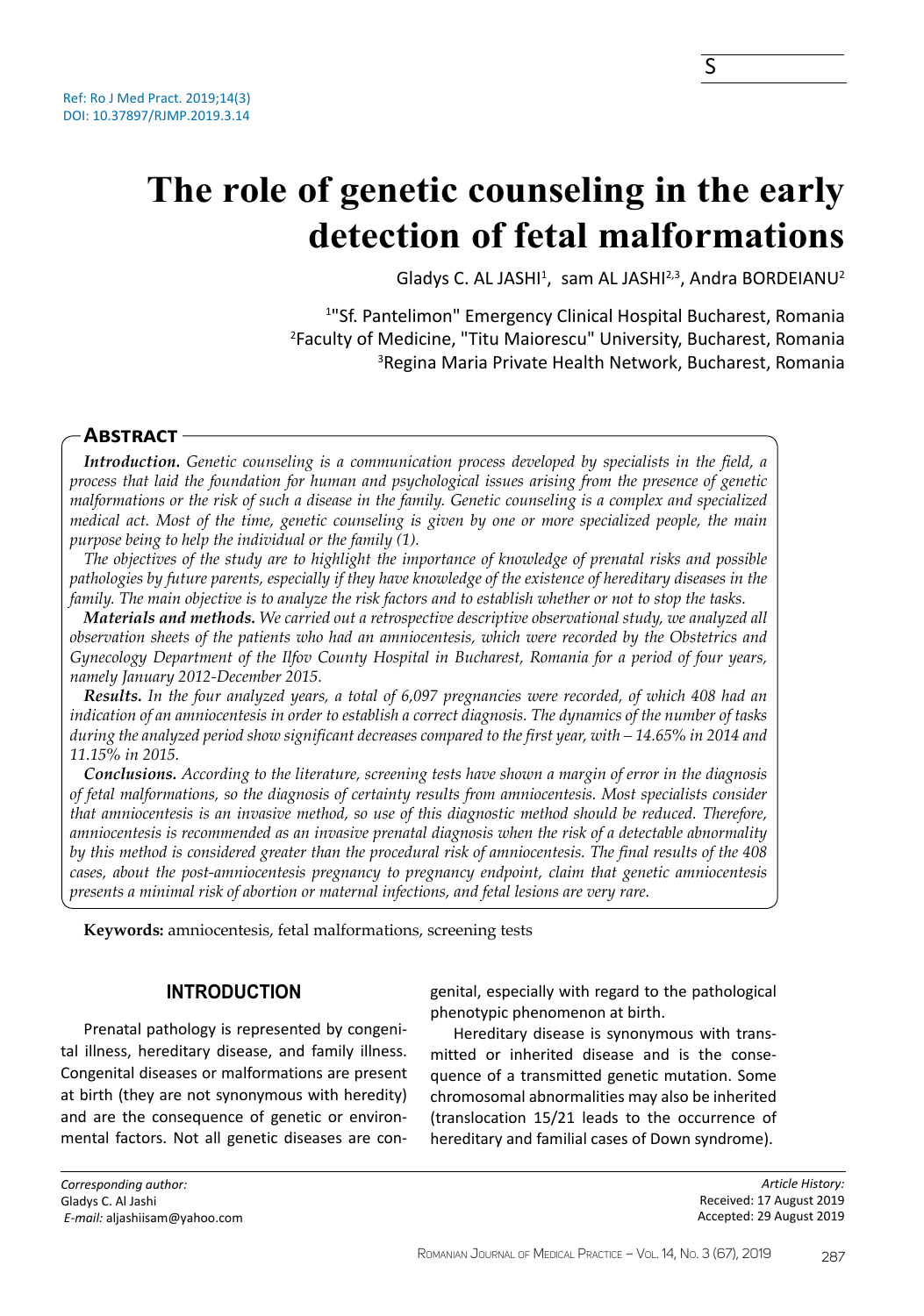Family illness is not synonymous with heredity or genetics because it can also be produced by factors of another nature, such as the action of environmental factors, identical to several members of the same family, common hirsutism, hippocampus.

Genetic counseling is a communication process developed by specialists in the field, a process that laid the foundation for human and psychological issues arising from the presence of genetic malformations or the risk of such a disease in the family. Genetic counseling is a complex and specialized medical act. Most of the time, genetic counseling is given by one or more specialized people, the main purpose being to help the individual or the family (1).

By giving the genetic counseling, the specialist physician first attempts to make future parents understand the nature of the condition they face or will face, and what is the probable evolution of it, but not least, the possibilities of care for the affection (2). Another priority objective of the genetic counseling is to explain the couple so that they understand the genetic factors that led to the affection, the mechanisms by which the disease is transmitted, and also the risk of the affection to other members of the family. One of the ultimate goals of this medical act is to correct as well as possible the progression of the affliction to the person affected, or to impose the necessary measures to limit as much as possible the risk of recurrence of the disease and to other members of the family (1).

Approximately half of these anomalies are detected at birth, while the rest become apparent later in childhood or rarely in adulthood. In families at risk, for a genetic anomaly, the probability of having an affected child may more than exceed the overall risk in the population, and therefore, in these families, procedures for prenatal diagnosis should be strictly applied (4).

The purposes of prenatal examinations are diagnostic, therapeutic, and genetic modification, and due to the fact that the affected individual ultimately pays tribute to genetic disability or embryo-fetal harm for the rest of his life, their importance is distinctive.

Progressions in prenatal diagnosis have been based on developing and refining less invasive diagnostic methods such as ultrasound, serum screening of aneuploidy, and Doppler assessment of the average cerebral artery to exclude fetal anemia. However, despite these safer techniques, amniocentesis remains an essential tool in prenatal assessment and diagnosis.

## **OBJECTIVES OF THE STUDY**

Highlight the prevention and treatment of fetal malformations as early as possible in order to reduce their incidence so that each family can enjoy healthy children. Another objective is to emphasize the importance of knowing prenatal risks and possible pathologies by future parents, and analyzing the family, physiological, and pathological history of patients, which may be relevant in establishing important conclusions.

### **MATERIALS AND METHODS**

In order to accomplish this descriptive observational study, we analyzed all observation records with an amniocentesis (an invasive procedure to accurately diagnose the diagnosis of a genetic abnormality) found in the Department of Obstetrics and Gynecology at the Ilfov County Hospital, on a period of four years, namely January 2012 – December 2015.

The present study follows both the precision of prenatal screening indicating a high degree of risk as established by confirmation or invalidation of the diagnosis by an invasive method of diagnosing genetic abnormalities, namely amniocentesis, and the consequences of this procedure.

The patient's name, age, last menstrual period, pregnancy age (first or last menstrual period or ultrasound), indication of amniocentesis, number of faces, possible fetal malformations diagnosed, Rh, and whether are known bearers of hepatitis B, C and HIV.

Patients were informed about the technique of performing this invasive diagnosis procedure, about its abortion risks, the possibility of obtaining "negative" cell cultures, the time needed to obtain the results (1-3 weeks), and the diagnostic alternatives.

It has been mentioned that amniocentesis can cause a feeling of abdominal pressure, abdominal cramps, amniotic fluid loss or vaginal bleeding after surgery, and that they will feel a pain while inserting the needle at the puncture site or feeling a pressure during fluid extraction amniotic. They have been informed that the procedure, although painful, can be performed with or without local anesthesia and that in local anesthesia it has only superficial effect and does not absolve the patient completely of pain during the procedure.

On the occasion of the check-up done before leaving the hospital, one-third of the patients were asked about the perceived pain or not during the procedure, and if so, if it was less pain than an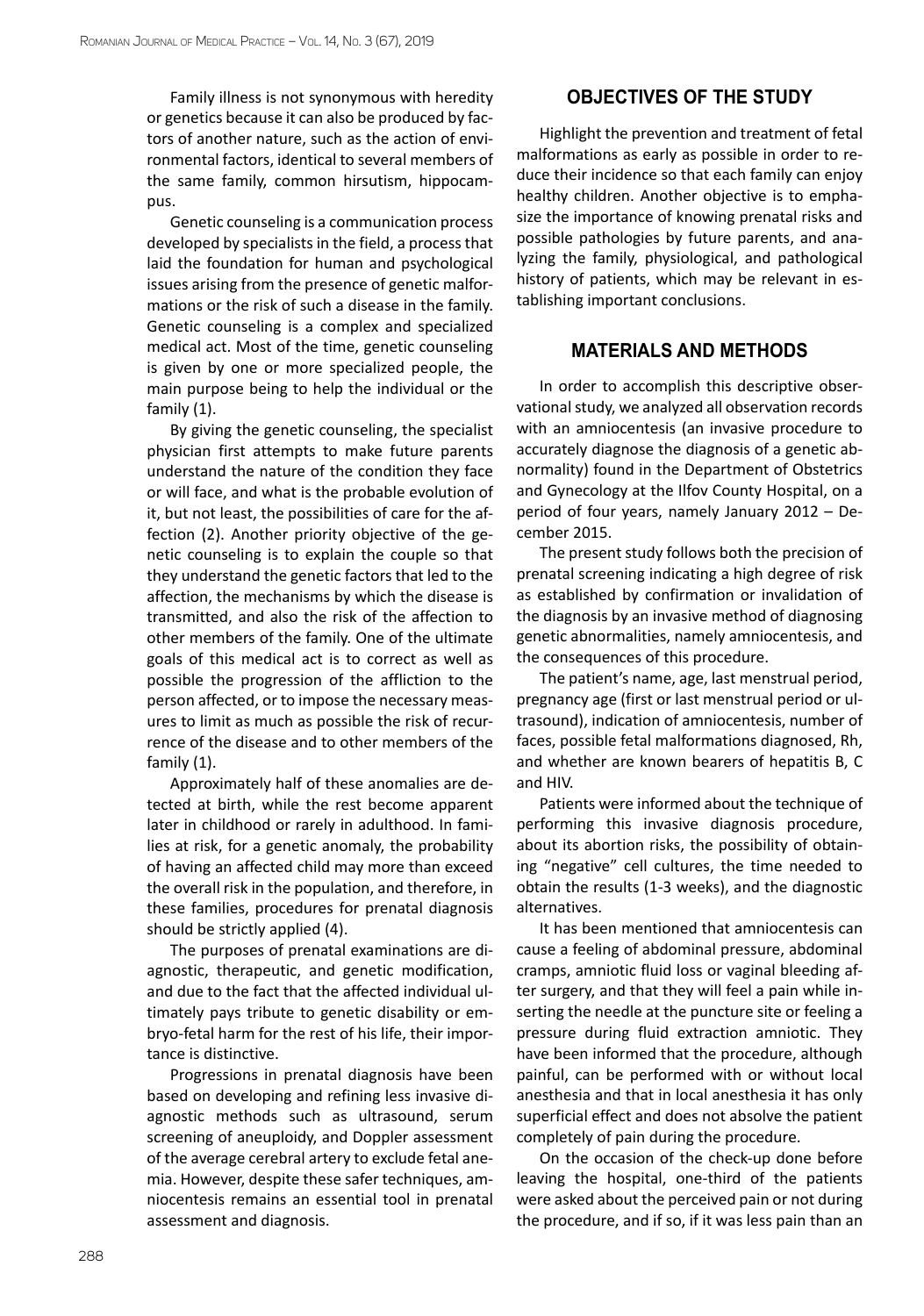intravenous puncture, less than it thought it would be or intense pain, stronger than an intravenous puncture and hard to bear.

All patients were advised to avoid excessive exercise and sexual intercourse on the day of amniocentesis and for the next 3-4 days, especially in patients with post-puncture abdominal colic and immediate presentation to a physician in case of complications such as fever , vaginal bleeding and amniotic fluid loss via vaginal route.

#### **RESULTS**

In the four analyzed years, a total of 6,097 pregnancies were recorded, of which 408 had an indication of an amniocentesis in order to establish a correct diagnosis. The dynamics of the number of tasks during the analyzed period show significant decreases compared to the first year, with – 14.65% in 2014 and 11.15% in 2015.

Of the total of 408 amniocentes in hospital, 114 were performed in 2012, 102 in 2013, 97 in 2014 and 95 in 2015. Comparing the amniocentesis dynamics with 2012, they have an even more pronounced decline, as follows: in 2013 their level decreased by 10.53%, 14.91% in 2014, and 16.67% in 2015 due to the appearance of Harmony in maternal blood – a non-invasive prenatal screening test which allows for the risk assessment of trisomies 21, 18 and 13 as well as the screening of sex chromosome abnormalities in the fetus..

In the four years in which the 408 amniocentesis was recorded, 251 were performed in patients up to 35 years of age, representing 61.5% and 157 being the number of patients over 35 years old with a percentage of 38.5%. It was found that although the age over 35 years represents a risk factor for the development of genetic malformations, however, a higher percentage of all amniocentesis is the category of patients up to 35 years old, in Romania the amniocentesis protocol does not include compulsory amniocentesis after age 35 years, unlike other states.

The number of amniocentesis in week 15 is 14.22%, in W16 – 34.56%, in W17 – 26.72%, W18 – 11.03%, W19 – 7.35%, W20 4.71% and in W21 – 1.96%.

Although the largest number of amniocentesis was recorded in 2012 (114), only one case was recorded in which the amniocentesis indicated the maternal age, which is 0.88%, in 2013 there is a slight growth, with a weight of 6.86%, in 2014 4.12%, and in 2015 a decrease of 3.16%. For the whole period, 15 indications of maternal age greater than or equal to 35 years were registered, the share in the total number of patients being 3.68%.

It is noted that in 2012, out of the 114 amniocentesis, two had this method as an indication due to a chromosomal pathological history from which a patient has a Down syndrome family member in the family and another previously had Down syndrome, these indications representing 1.75% of amniocentesis indications for that year, there is no case with a chromosomal pathological history in 2013, another two patients with other indications were identified in 2014, one of the patients coming from the Down syndrome family, and the latter showing a pregnancy with a Turner syndrome. These two other indications represent 2.61%, and in 2015 there is no case with a pathological chromosomal history.

Of the total of 408 patients who received amniocentesis, 149 were at the first pregnancy, ie 36.52%, and 198 at the second pregnancy, ie 48.53%, and 61 at the third or more much, ie 14.95%.

The highest percentage is represented by patients with two previous abortions, namely 6.62%, followed by those with three or more abortions, ie 5.88%, and finally the patients who had a single abortion, 4.66%.

A percentage of 23.28% comes from rural areas, and the remaining 76.72% from urban areas.

Despite the pregnancy, a fairly high percentage is smoking, namely 39.22%, yet the majority of 60.78% is the group of non-smokers.

Half of the patients 47.79% developed rubella (German measles) in childhood, of which 77.95 were vaccinated and 31.28% were not vaccinated. Varicella in childhood occurred in 75.98% of patients.

The Down syndrome percentage to total pregnancies (6,097) represents 1.6% one percent over European statistics, and Edwards syndrome 0.656%. All patients whose children were diagnosed with Down syndrome or Edwards syndrome decided to discontinue the pregnancy.

Following the 408 amniocentesis, 4 abortions were recorded (two of them at 19 weeks gestation and three weeks after amniocentesis and two at 18 weeks, also 3 weeks after the amniocentesis).

The number of live births represents 96.56% of which 94.41% were born on term and 5.59% prematurely.

Maternal age in cases diagnosed with Down syndrome was 28, 31, 32, 38 and 40 years.

The 4 positive results for Edwards syndrome, along with 10 other positive Down syndrome findings, were due to the triplet screening test, the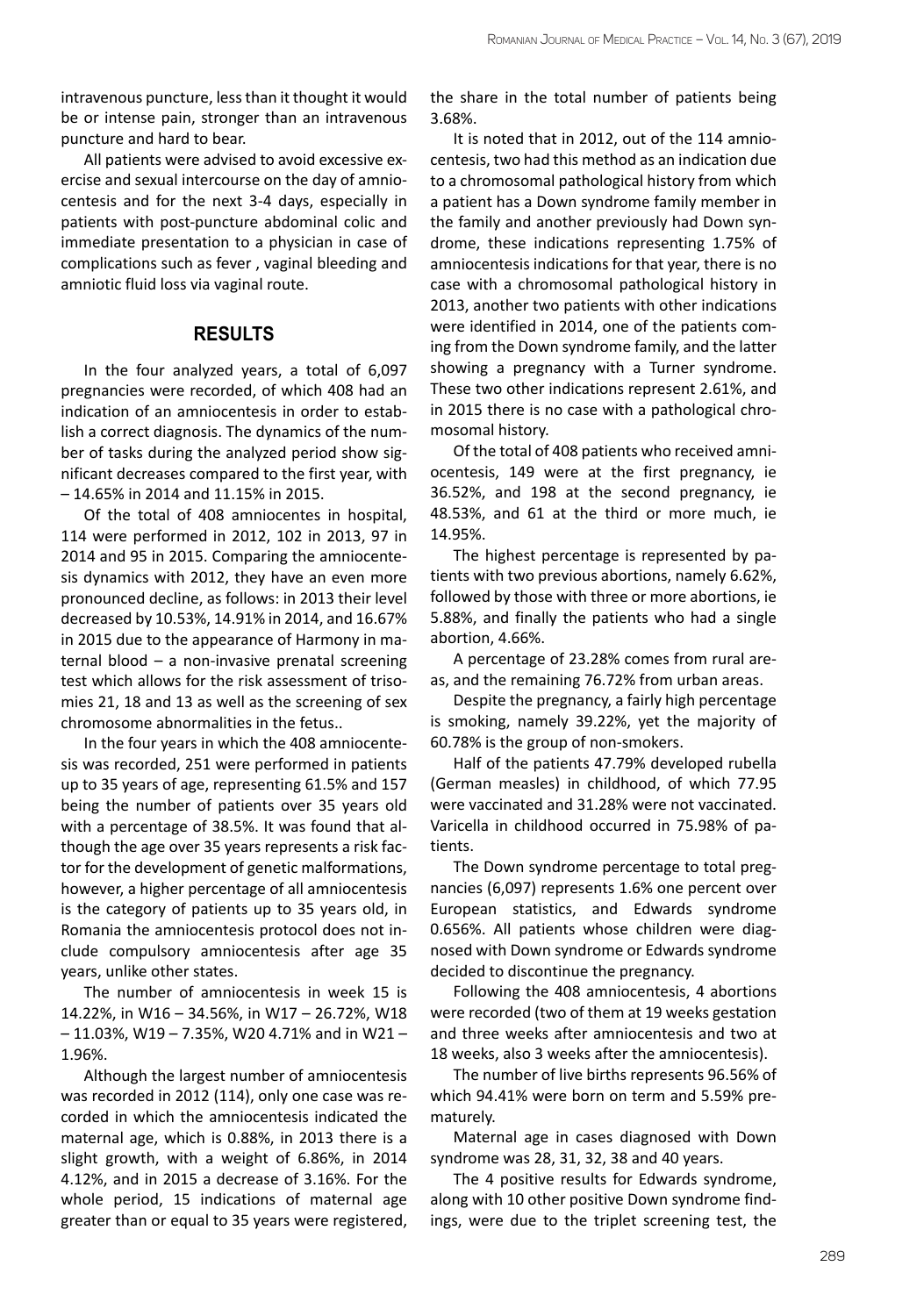remaining 4 positive Down syndrome results were due to the positive Down syndrome score, and following the indication of maternal age 1 case resulted in Down.

By analyzing hierarchically the occurrence of chromosomal malformations, one can find that the Down syndrome is the first a frequency of 10, then the occurrence being nuchal translucency.

### **DISCUSSIONS**

Amniocentesis has become the prenatal diagnosis method most commonly used in pregnant women over 35 years of age or older and even younger women with a particular family or reproductive history at risk of hereditary congenital abnormalities.

In the study group, 157 pregnant women (38.48%) requested prenatal diagnosis of Down syndrome aged 35 years or older and the association of pathological biochemical markers (triple, double test, AFP).

The frequency of structural chromosomal anomalies (translocations, deletions, duplicates, and inversions) did not show a similar relationship to numerical relationships in relation to advanced age.

The amniocentesis were all performed with real-time echographic probes, real-time ultrasound allowing visualization of the intrauterine content, so immediate changes in penetration depth or angulation of the puncture needle were made if necessary.

Pain is a multidimensional, complex sensation that varies in quality, intensity, duration of localization and discomfort from one individual to another. Intensity and pain disquiet is not directly related to the nature and extent of tissue damage (4).

Studies (5) have shown that women undergoing amniocentesis in the second trimester express concerns about the outcome of the production and potential fetal injury and loss of pregnancy.

The fear of pain is increasingly recognized as a factor contributing to an increased perception of pain and, implicitly, of the pain compartment (6). However, none of the patients questioned about the appearance of the pain experienced during the amniocentesis considered the perceived pain as being more large as an intravenous puncture, but did not mention before the proper procedure that they are afraid.

Of the 408 patients, 140 (34.31%) required local anesthesia. There are studies in which local anesthesia is not used at all (7). Do not routinely use local anesthesia with 1% xylin in the practice of amniocentesis (8). Moreover, many studies in the literature, show that local anesthesia does not decrease maternal pain perception during amniocentesis (9,10).

The respected technique during the entire anesthetic procedure with appropriate antiseptic solutions leads to avoiding or reducing the risk of infectious complications, amniotic, in some cases even very serious.

We have not experienced infectious complications in our series, which is consistent with many communications in our literature (11).

The incidence of abnormally colored amniotic fluid found on genetic pregnancy amniocentesis in the second trimester of pregnancy was reported in several series of literature as between 0.6 and 6.8% (12).

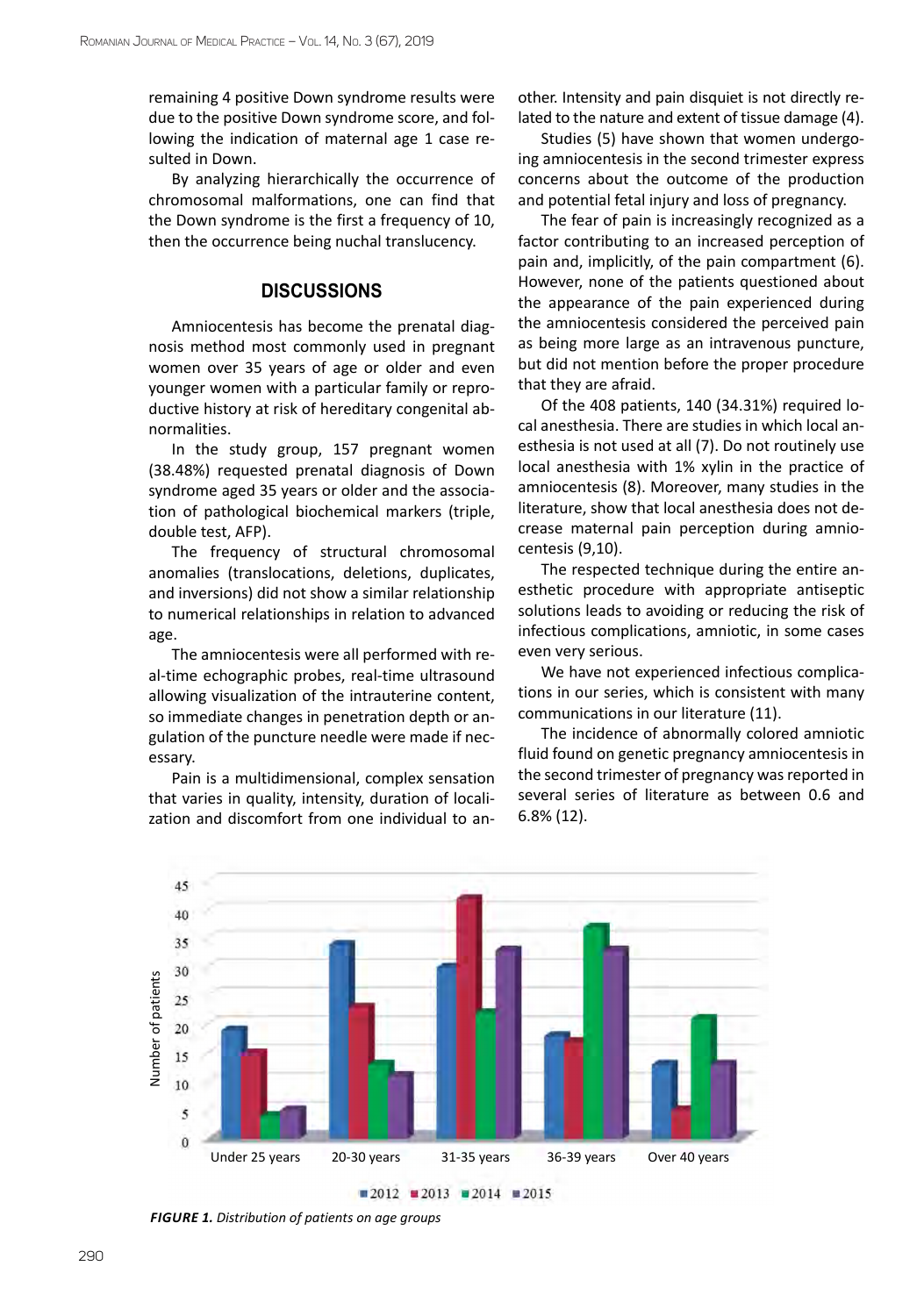The prognostic value of a dark amniotic fluid (large and green) on genetic amniocentesis is the increased risk of pregnancy loss (13). The incidence of spontaneous abortion in these cases is between 0% and 30%.

The prevalence of chromosomal abnormalities in abnormally colored amniotic fluid is reported in different series between 0% and 4.8% and that of negative amniocyte cultures in these fluids is 0% to 20%.

The prevalence of chromosomal abnormalities is considered to be higher in female genitalia than in monofetal pregnancies. We observed in our case an incidence of chromosomal abnormalities in accordance with the literature when analyzing the pathological karyotypes obtained in the 157 genetic amniocentesis performed for the advanced maternal age (over 35 years), where 155 were in case of monofetal pregnancies, and 2 in the case of gemorrhagic pregnancies.

We have not experienced infectious complications or bleeding or post-amniocentesis vaginal bleeding and only 2 cases of vaginal amniotic fluid loss.

Spontaneous abortion, a common complication of the technique, is the essential risk and has been observed in a single case less than 14 days after amniocentesis.

Vaginal loss of amniotic fluid immediately after amniocentesis is due to the fact that the amniotic fluid infiltrates the membrane and the wall of the uterine wall through the puncture site of the membranes, which then spreads through the cervix most often and spontaneously yields to approximately 48-72 hours after puncture.

In all cases where abnormal karyotype is known, pregnancy management (perinatal conduct) will be substantially affected, sometimes even avoiding unnecessary cesarean operation. Prenatal diagnosis of trisomy 21 allows parents to decide continuing or interrupting the affected gestation.

According to the literature, screening tests have an error margin in the diagnosis of fetal malformations, emphasizing the idea that amniocentesis can lead to a diagnosis of certainty,

Most specialists consider that amniocentesis is an invasive method, so use of this diagnostic method should be reduced. Therefore, amniocentesis is recommended as an invasive prenatal diagnosis when the risk of a detectable abnormality by this method is considered greater than the procedural risk of amniocentesis.

There are new tests that may reduce the practice of amniocentesis, but their costs are high and

are not covered by the health care facility, which is why they are not accessible to any patient group.

Our study was on a broad population segment that had access to the screening tests (bitest, triple test), but not all of our patients had this possibility.

*Table 1. The distribution of tests and cromosomial pathological antecedents*

| <b>Number of amniocentesis</b>      | 408           | 100.00% |
|-------------------------------------|---------------|---------|
| <b>Bitest</b>                       | 131           | 32.10%  |
| Triple test                         | 258           | 63.23%  |
| Maternal age ≥35 ani                | 15            | 3.67%   |
| Down syndrome in family history     | $\mathcal{P}$ | 0.49%   |
| Down syndrome pregnancy antecedents | 1             | 0.24%   |
| Turner syndrome pregnancy           | 1             | 0.24%   |
| antecedents                         |               |         |

Triple Load Test helps to detect neural tube defects and chromosomal anomalies such as trisomy 18 and 21. Thus, if a high level of alpha-fetoprotein is found in the blood, the fetus may have a neural tube defect (brain and spine), defects such as spina bifida or anencephaly. If, on the contrary, triple test results reveal a low level of alpha-fetoprotein (AFP) and estriol, this may be due to trisomy 21 (Down syndrome), trisomy 18 (Edwards syndrome), or other chromosomal abnormality.

All non-immunized Rh patients should be given anti-D immunoglobulin after amniocentesis.

Most of the surveyed patients reported that they thought that amniocentesis was a painful procedure, being comparable to literature data.

From the carried out research, according to the literature, it is important to warn the patient before amniocentesis that the pain perceived during the procedure is considered to be much less than expected.

Of the 408 cases studied, 14 pregnancies were discontinued because the parents decided they could not take responsibility for raising a child with malformations.

The final results of the 408 cases, about the post-amniocentesis pregnancy to pregnancy endpoint, claim that genetic amniocentesis presents a minimal risk of abortion or maternal infections, and fetal lesions are very rare.

#### **CONCLUSIONS**

In conclusion, we can say that we join the literature that shows that amniocentesis and other prenatal tests have managed to change the pregnancy from a worry-free period to a period of uncertainty and very important decisions (4 pregnant